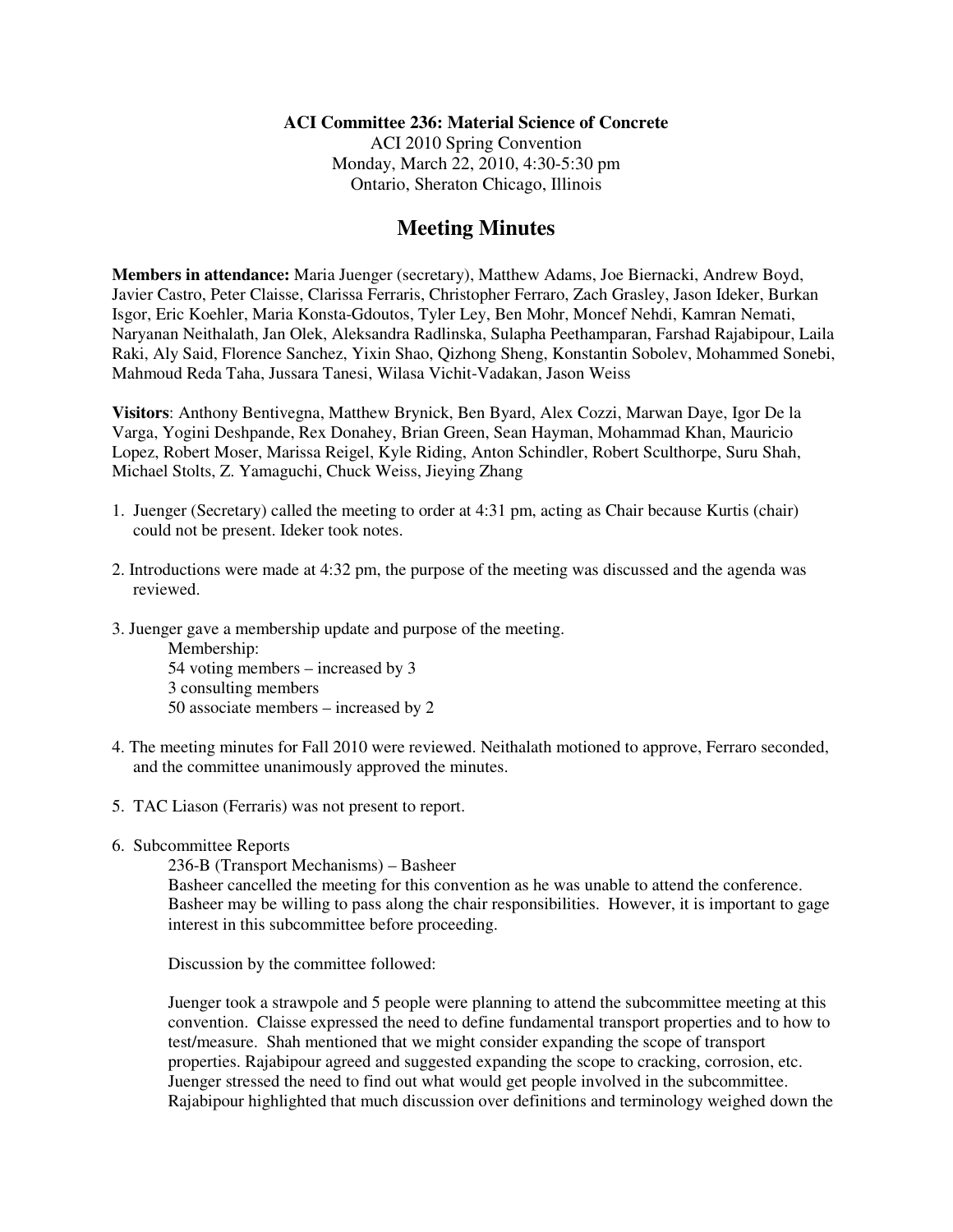Committee. The document from 236B is not near being finished, the biggest challenge is with definitions. Juenger indicated that there is interest still in the committee, she will convey this to Kurtis and will discuss with Kurtis and Basheer a possible change in leadership should Basheer wish to stop down.

236-C (Computational Materials Science) – Tanesi Jussara Tanesi – The subcommittee didn't meet at this convention. Her group is working on getting together a database.

236-D (Nanotechnology of Concrete) – Sobolev Still working on their state-of-the-art report. Sobolev indicated that the document needs to be officially approved by TAC in order to proceed.

7. Liaisons with other Committees

EAC – Significant Changes to EAC – educational committees are no longer under EAC and are now part of SYPAC and no longer under the 800 designation.

123 – Olek – engaging a broader audience in contributing to the presentations. Encouraged participation from this committee in both Research in Progress and Open Paper Sessions.

130 - Rajabipour will be the liaison to 130. The main goal is to get a document out very quickly, then follow-up with a slower more developed document that will come out on a 2 year renewal basis.

130A- Ley will be the liaison to 130A. ACI is pushing to get the sustainability documents out on a very accelerated timeline. Hoping to have a document balloted by Fall 2010. Ley thinks there is a role that 236 can play, but for the immediate push we need to be involved but not too overly concerned.

201 – Ideker - main document being majorly overhauled.

207- Ferraro - Gajda is now chair; mostly documents in revision in that committee.

224 – Ferraro will be this official liaison, gave a brief update.

228 – Ferraro – document going to TAC in the next 2 weeks on NDT for Concrete.

238 – Ferraris - will be her last convention as chair; Koehler will take over.

522 – Neithalath -New document – 522R has been published on pervious concrete, it is updated every 3 years, last was 07 and now 10.

548 – Taha - Full day session on Wednesday – Frontiers in Polymers in Concrete, some nanofocused talks are is related to this committee and may be of interest.

#### 8. Update on publications in *Concrete International*

Juenger clarified goal of 236 – organize sessions to educate the broader community on material science aspects of concrete through sessions, SPs, and papers disseminated through means such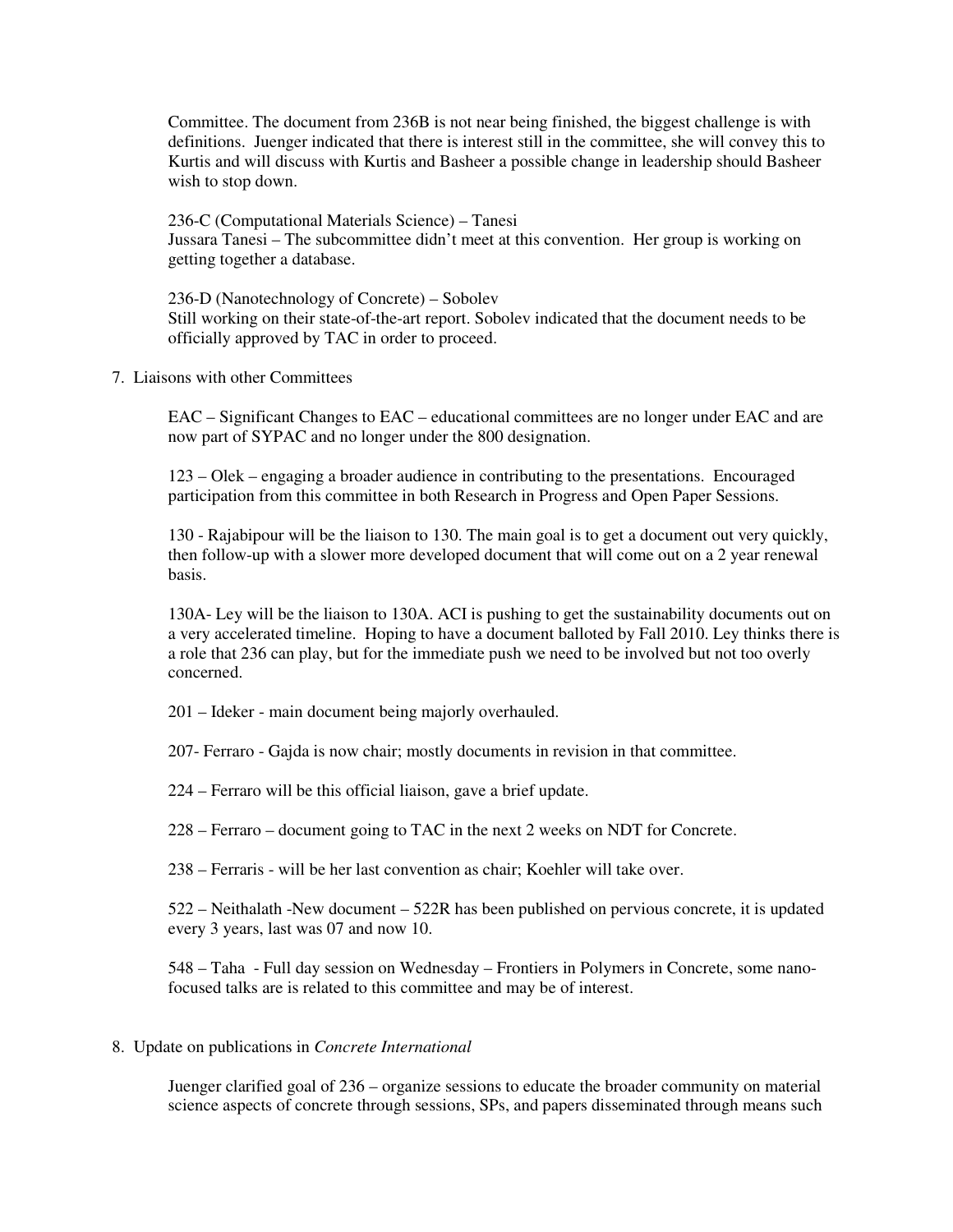as CI to educate the broader community. Kurtis would like to focus future papers to coincide with future issue themes.

A paper by Neithalath on pervious concrete will be published in May 2010 in an issue with the theme "Green and Emerging Trends."

Olek's accepted paper on shrinkage and cracking risk will be in the November issue on "Durability."

For example, for future papers the CI on Repair and Renovation would be a good place for Ideker's CAC paper could be a good issue. Zhang suggested a possible paper on methods of examining corrosion of reinforcing steel, which would be a good fit for a "Durability" issue.

The review process was discussed. If we can streamline our process internally with the committee, then the papers can be processed more quickly. Donahey clarified that CI works 2 months out, at least 2-4 months out it needs to be through internal committee review process. Juenger said a conservative idea is to consider 1 year from submission if the article is in an appropriate form for the CI readership. Weiss indicated that a good approach may make a subcommittee of 6-8 members who will agree to review quickly, this will help us to get this through committee faster.

Donahey mentioned that we need to keep in mind the broader audience. Consider that these are introductory lessons for students think about it on this level; don't give 40 references (if you give that many they will likely go online as an appendix). This is a magazine and keep references less than 20. Claisse mentioned that pictures should be graphically telling, not "cleaned-up." Also, submit text and figures separately.

Mohr's paper on wood pulp fibers, Ideker's paper on calcium aluminate cements, Sobolev's paper on foamed concrete, and Ley's paper on air voids have not been written yet.

Tanesi and Green already published their papers in an SP, but Green volunteered to write a version for the CI audience.

Biernacki withdrew his paper on multiscale concrete performance.

Upcoming CI issue themes:

| June      | Formwork                           |
|-----------|------------------------------------|
| July      | <b>Floors and Foundations</b>      |
| August    | <b>Decorative Concrete</b>         |
| September | Concrete in Extreme Environments   |
| October   | Precast/Prestress & Post-Tensioned |
| November  | Durability                         |
| December  | Specifiers' Product Guide          |

Potential 2011 CI themes (taken from 2010 themes): January Admixtures & Cementitious Materials February Bridges & Highways March Mixing, Placing, & Curing April Repair & Renovation May Green & Emerging Trends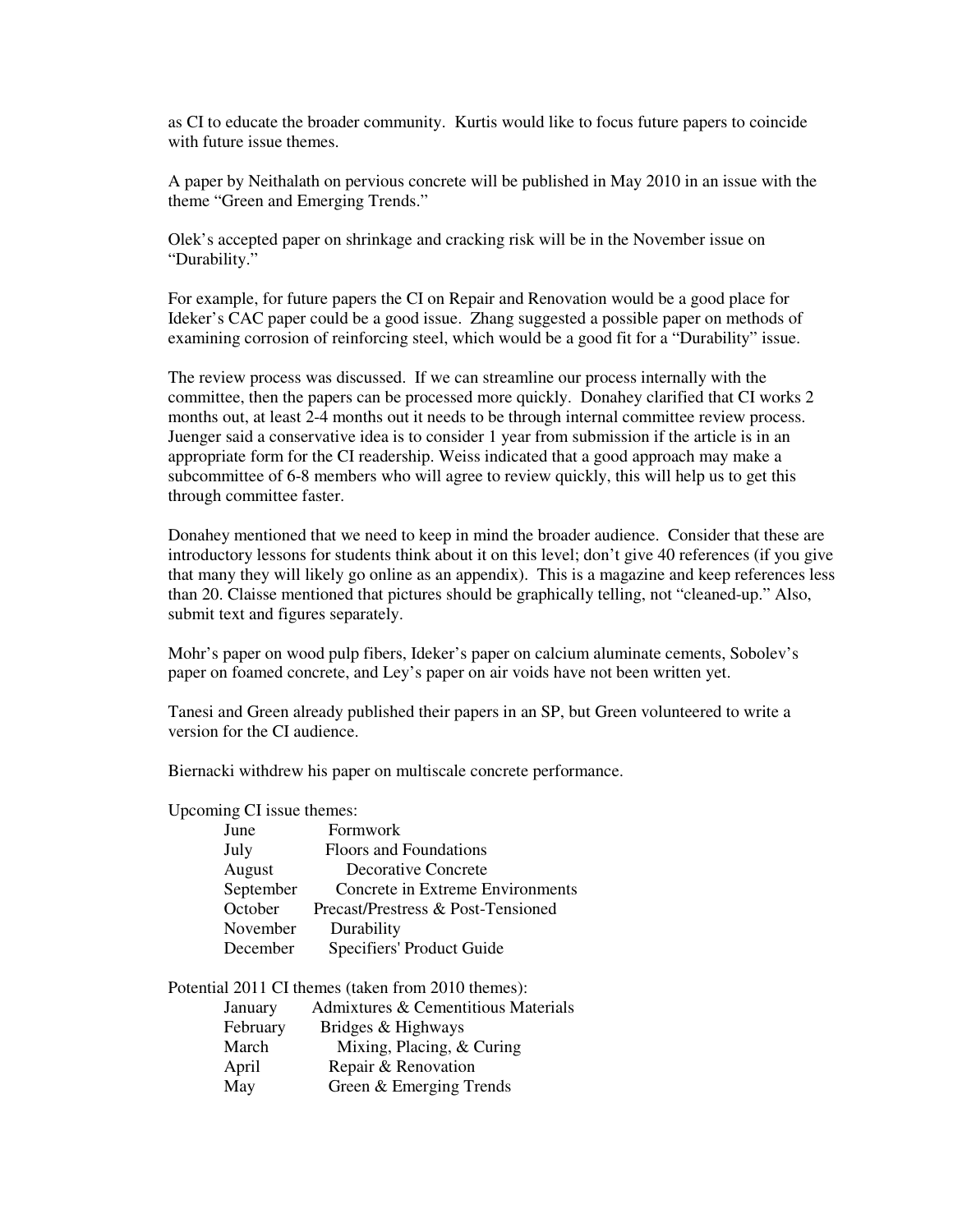#### 9. Sessions at this convention:

Advances in Material Science of Concrete - SP available at this convention.

### 10. Future Sessions

Fall 2010 Pittsburgh - Green Binder Technology –Olek and Rajabipour have 9 speakers

Spring 2011 Tampa – Basheer and Ferraro - Performance Testing of Concrete: preliminary approval has been received. There was some discussion about having a half day or a full day session and combining (or not) with a session sponsored by 201 by Obla and Neithalath.

Fall 2011 Cincinnati – Don Janssen – Combined forms of attack. Already has 6 speakers lined up and is looking for a co-moderator from 236. Peethamparan volunteered to co-moderate.

Spring 2012 or Fall 2012 - Biernacki – Kinetics of hydration (and durability reactions). Grasley to help.

Fall 2012 – Toronto - Taha – Nano-materials in concrete – Focus it more on nano-materials rather than nano-technology (last session was nano-technology and was sufficiently long past given the rate of technological advancement).

Spring 2012 – Dallas - Claisse - Transport properties. Ideas to be fleshed out based on papers that come in for the Tampa session on performance testing.

Spring 2012 – Dallas - Ideker and Rajabipour – ASR.

Unspecified date – Popovics and Shah – Smart Materials and Sensors.

Taha suggested that it would be nice to have an email sent committee members to remind the committee about these sessions and calls for paper, rather than seeing it only in CI or in the meeting minutes.

11. New business and announcements.

Juenger asked if there was interest in forming a task group on the material science of concrete sustainability. She asked members to contact her after the meeting regarding their interest.

Upcoming conferences:

Concrete Sustainability Conference, April 13-15, Tempe, AZ. (http://www.sustainabilityconf.org/)

First International Conference in North America on Nanotechnology in Cement and Concrete, May 5-7, 2010, Irvine, CA. (http://guest.cvent.com/EVENTS/Info/Summary.aspx?e=ac0d41f9- 25b7-41ab-8027-3f608b6bb1f)